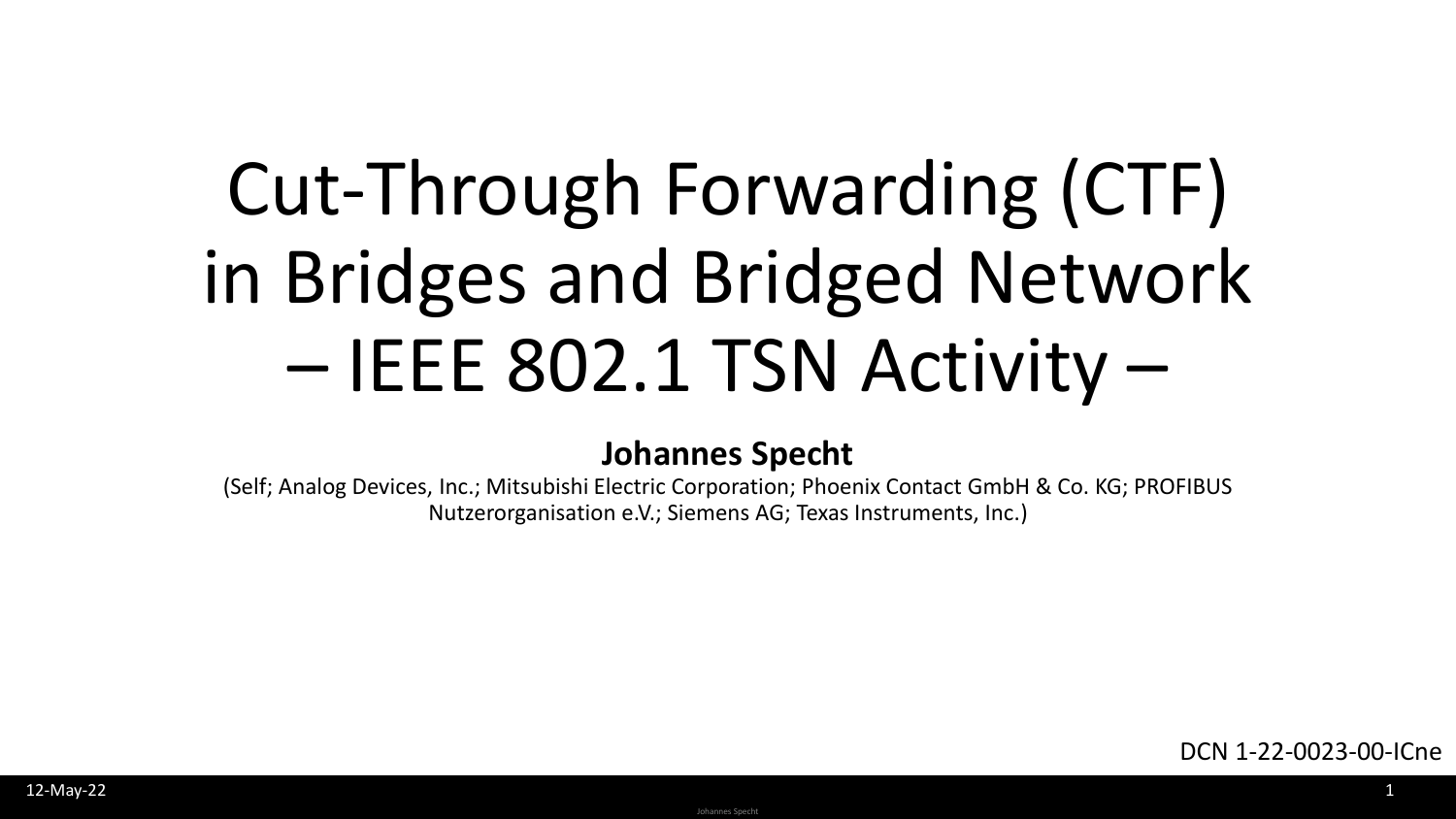#### IEEE 802.1 TSN Meeting on May 9, 2022

- CTF presentation during the TSN Meeting on May 9, 2022, 14:00-16:00 ET [\(https://www.ieee802.org/1/files/public/docs2022/du-specht-ctf-status-0522-v01.pdf](https://www.ieee802.org/1/files/public/docs2022/du-specht-ctf-status-0522-v01.pdf))
	- Recap of activities, dates & venues
	- Recap of technical aspects
		- Proposed directions
		- Technical concerns
	- Past three joint NEA/Nendica ad hoc meetings on CTF
		- Status
		- Analysis of concerns presented from NEA/802.3 side
		- Technical approach addressing the major concern
	- Future meetings
		- 2 additional ad hoc meetings on CTF in Nendica
		- Tentative scheduled joint NEA/Nendica ad hoc meetings (pending NEA agreement)
		- Proposed additional TSN ad hoc meeting
	- Outcome
		- Epoll on additional TSN ad hoc meeting for CTF expected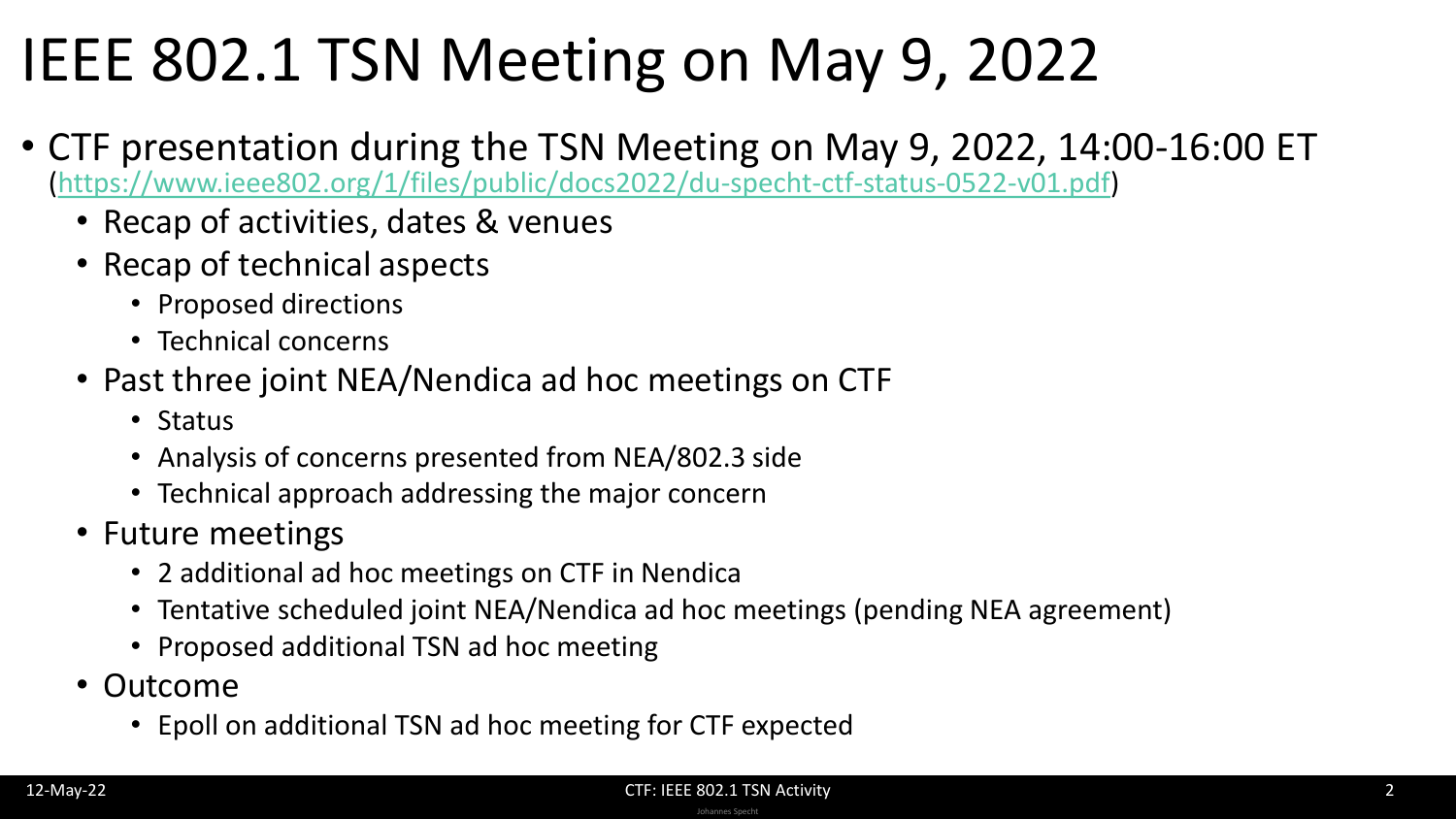## Related Epoll/Motion text in TSN (working draft)

- *802.1 authorizes the TSN Task Group to hold an electronic meeting 12:00-14:00 ET on June 9, 2022, to generate PAR and CSD for pre-circulation to the EC for an IEEE 802.1 standard on Cut-Through Forwarding.*
- *Agenda to be announced subject to notice of at least 5 calendar days on the [802.1 Minutes email reflector.](https://listserv.ieee.org/cgi-bin/wa?A0=STDS-802-1-MINUTES)*
- *Access information is posted on the <http://www.ieee802.org/1/tsn> page and will be updated as necessary.*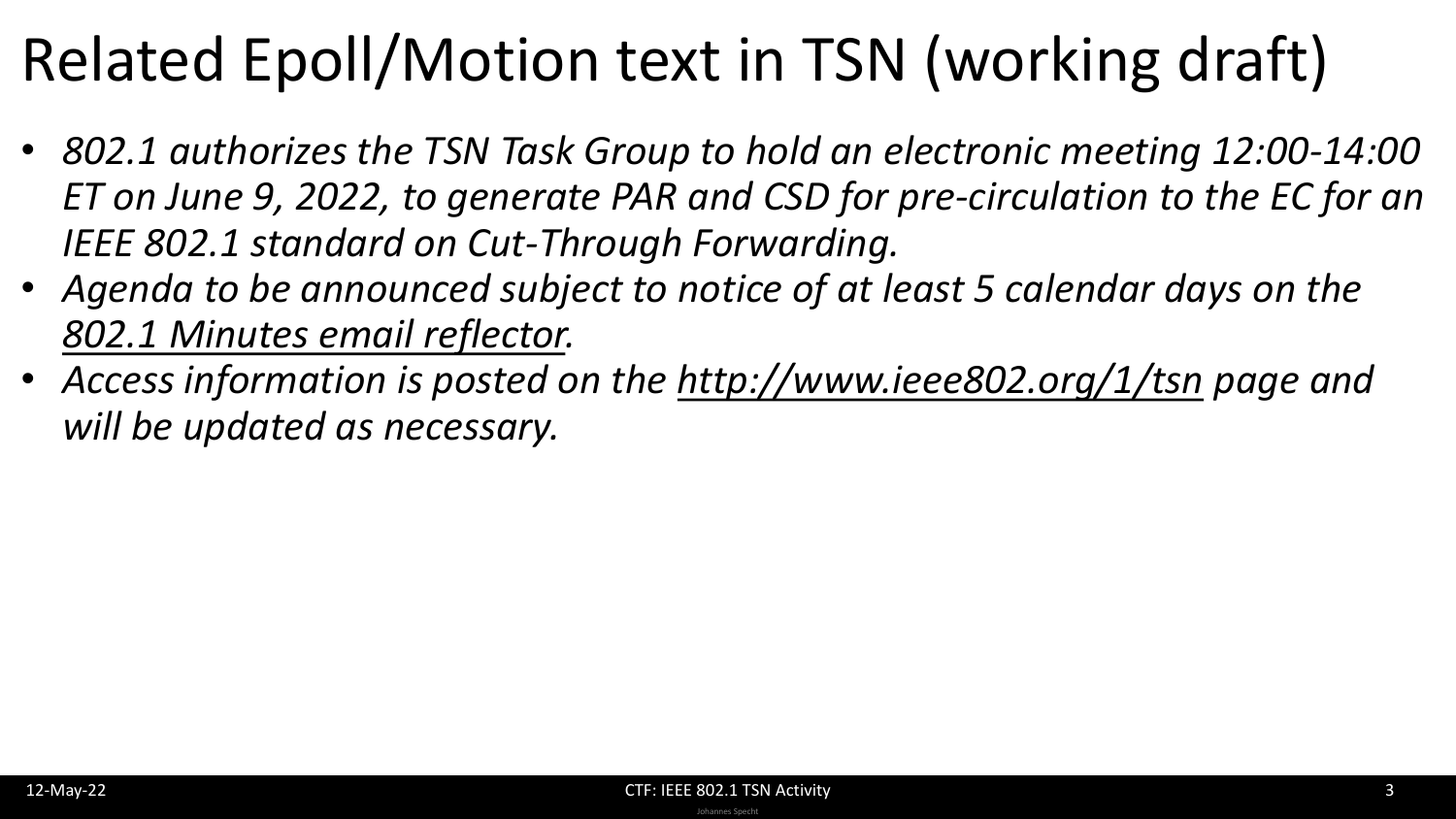### Scheduled CTF Dates Summary

| Date/Time                 | <b>Description</b>                                          | <b>Status</b>                      |
|---------------------------|-------------------------------------------------------------|------------------------------------|
| 2022-05-20 11:00-13:00 ET | <b>IEEE 802 Nendica Ad Hoc on CTF</b>                       | <b>Approved and Announced</b>      |
| 2022-05-27 11:00-13:00 ET | <b>IEEE 802 Nendica Ad Hoc on CTF</b>                       | <b>Approved and Announced</b>      |
| 2022-05-19 10:00-11:30 ET | <b>IEEE 802.3 NEA</b>                                       | <b>Approved and Announced</b>      |
| 2022-06-01 12:00-13:00 ET | Joint IEEE NEA&Nendica Ad Hoc on CTF                        | Pending NEA Agreement (2022-05-19) |
| 2022-06-09 11:00-13:00 ET | IEEE 802.1 TSN Ad Hoc on<br>P802.1DU/CTF to develop PAR/CSD | <b>Pending Epoll</b>               |
| 2022-06-10 ET             | Submission opportunity for P802.1DU<br>PAR/CSD              | N/A                                |